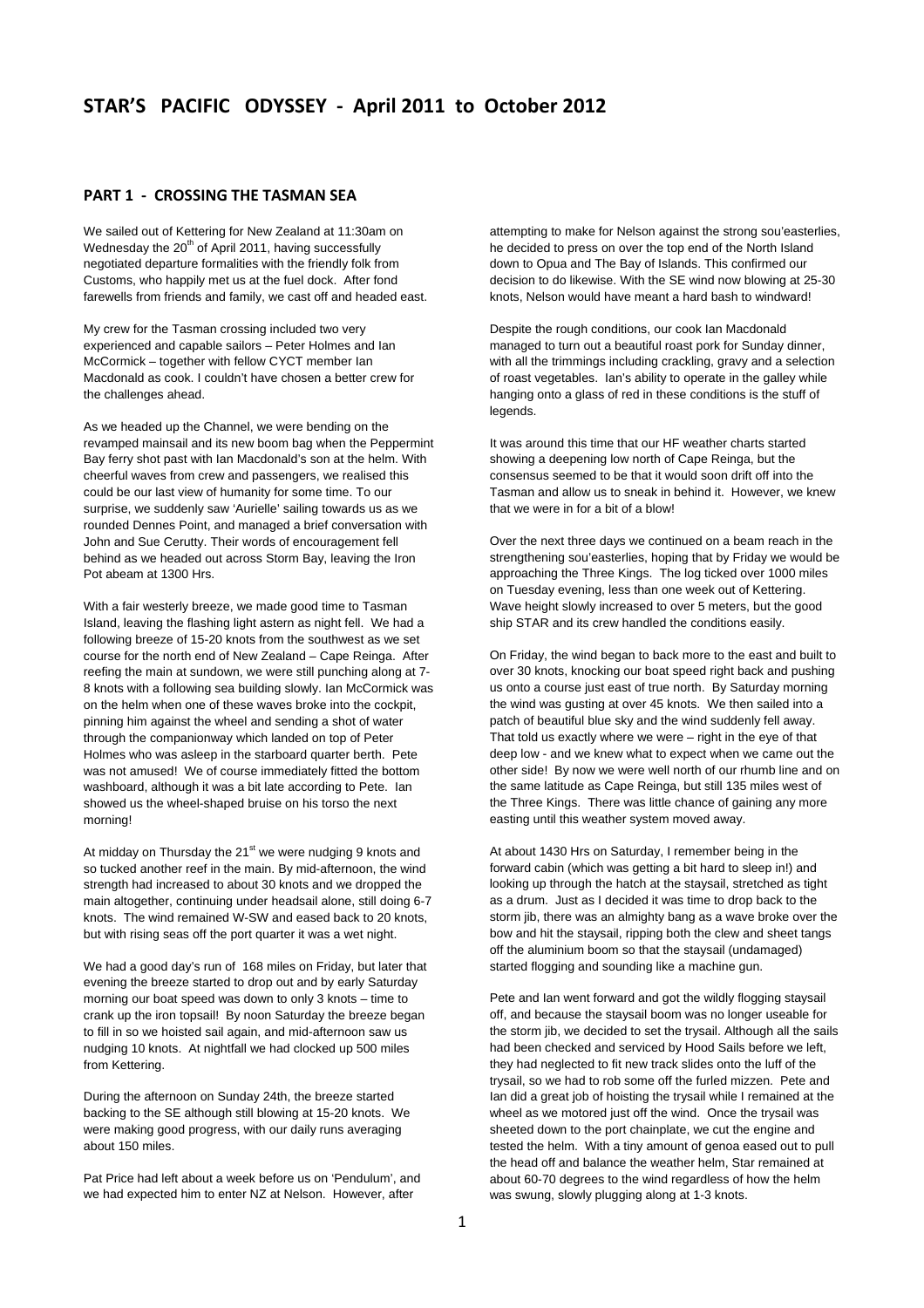The wind was now gusting at over 50 knots from the east, and Star was effectively hove-to on a NNE heading. We estimated the wave height at over 10 metres by now, but after several days of hard SE weather, wave length had increased considerably and it was exciting sailing. The problem now was that as the wind was rapidly building from the east, there was a steep set of new easterly waves on top of the big sou'easterly swell. When the crests of both sets of waves occasionally coincided, there was a low roar as this 15m-high mass of water collapsed into the trough below. It occurred to me that this would not be a good place to be!

With darkness coming on, and there being no need for anyone to remain on the helm, I decided it was time to batten down the hatches and retire below. We were now about 65 miles north of the Three Kings, but still 120 miles to the west. Pete proceeded to fill in the log in the Pilot House while Ian and I retired to the Saloon. It was shortly after 1830 hours on Saturday the  $30<sup>th</sup>$  of April and the log was reading 1448 miles from Kettering.

Cook Macdonald was busy in the galley heating up a tasty precooked stew with some spuds, and of course juggling the obligatory glass of red. Ian and I grabbed a can of beer from the fridge and sat down on the starboard settee, with our feet braced against the table. We had just cracked the tops and toasted our good health when we were suddenly thrown bodily across the saloon into the port side lockers. Ian put his head through a teak door panel, but I managed to head-butt one of the knurled knobs securing an opening porthole, and ripped my scalp open down the part line. Ian Macdonald was sitting on the port settee and was thrown back, smashing his head through another teak door panel. At least thin teak panels don't tend to splinter! Pete was being thrown around the Pilot House like a rag doll.

When McCormick pulled himself upright, he saw me with blood streaming down my face, and Macdonald lying under the table, which had broken loose from it's mounting bolts. This may have had something to do with the fact that it contained half a dozen bottles of red and a slab of beer, but we discovered later that the steel frame to which it was bolted was only screwed to the floors with four small gauge wood screws!

McCormick threw me a towel to help stem the blood flow (Margie later told me he can't stand the sight of blood!) and then proceeded to pull the table off Macdonald. Luckily, neither of them had incurred any significant injuries, although the massive bruising we all suffered took weeks to heal. Pete appeared from the Pilot House and also seemed to be still in one piece. The loose table was secured in the entrance to the forward cabin where it couldn't do any more damage.

At this stage, we were still trying to work out what had happened, when it became obvious that we had just been rolled 360 degrees – the top loading fridge and freezer had both emptied themselves, and contents of the rubbish bin were splattered over the deck head above. The saloon and galley were in a real mess, with water sloshing over the floorboards. We still seemed to be sailing along on the same tack, with no sign of having lost either mast.

Anyone who understands the way water circulates within waves would know that we had simply been spun off the top of this 15m wave, with the 15m high mast being buried into the trough and rotated out the back of the wave – and we were still sailing on the trysail! Even the wind speed and direction instruments on the top of the mast were still working.

We had taken quite a bit of water on board during the capsize. so Macdonald proceeded to pump the bilges (with limited help from me), while McCormick set about bandaging my head wound, so that I began looking rather like an Egyptian mummy. Pete began preparations to drop the trysail, which seemed to have survived the capsize intact, and he and McCormick soon had it off and stowed. Luckily the trusty Yanmar fired up without complaint, so that we could maintain direction head-to-wind.

We then hauled out all the heavy anchor warps and chain to use as a drogue, but Pete and Ian soon found that trying to set them off the bow would be a very difficult and dangerous task in wild seas at night. We agreed that we would have to run off before the storm, heading back towards Sydney. This meant exposing the aft pilot house windows to impact from breaking waves, but we had no option. At least setting chain and all warps astern was a much safer task working from the cockpit, using the large powered genoa winches to control the lines.

After a couple of hours of hard wet work, Pete and Ian retired below again and decided to get some rest. Firstly though we cranked up the Sat phone to call home. We knew that our four wives were out to dinner together on Saturday night, hoping to hear that we would soon be rounding Cape Reinga and heading for Opua. I didn't want to talk to Alex about my head wound, so Ian called Margie who had just arrived home. He outlined our position and confirmed that I appeared to be OK, with no sign of concussion. I was also very relieved that none of the rest of the crew had been seriously injured. Ian asked Margie to report our incident to Canberra and request that they inform the NZ authorities as a matter of routine. He promised we would call again in the morning, and left the phone on standby in case we got a call back from Canberra SAR.

I had my harness tied off to the grab rail above the settee, and was told not to go to sleep – the crew were still worried about delayed concussion, but the adrenalin seemed to be keeping me going! McCormick burrowed down into the rather soggy port aft quarter berth while Pete figured it was safer to sleep on the floor of the Pilot House, still in his wet weather gear of course.

At 0030 hours on Sunday morning I was half-dozing when there was an almighty crash from the Pilot House. I looked up to see a wall of water cascading down the lower companionway into the saloon. It hit the fridge, shot up into the air and then landed right on top of me. Pete was half-drowned on the floor and leapt to his feet spluttering, while Ian looked out from his aft berth to see a couple of tons of water pouring through the two portside windows in the Pilot House. It was obvious that another breaking wave had just dumped on us from astern and smashed in the windows, which may well have been cracked during the earlier capsize. We grabbed some cushions and plywood panels from under Macdonald's forward berth, and the boys began to brace them off against the broken windows. They then wrapped the storm jib around the outside of the openings and lashed it securely.

We discovered that the GPS Chart Plotter and depth sounder in the cockpit had died, not being a fully waterproof unit, so we were now reliant on Pete's hand held GPS, with mine to back it up. We were not surprised to find both HF radios were dead, but the biggest disappointment was to find our Sat phone under water in the bilge, so we couldn't call home to let the girls know how we were. We were using Spot Messenger to report our position via satellite, and the standard message was "Star and crew all OK" which we sent. What we later found out was that Spot had stopped sending the 'OK' messages from 1615 on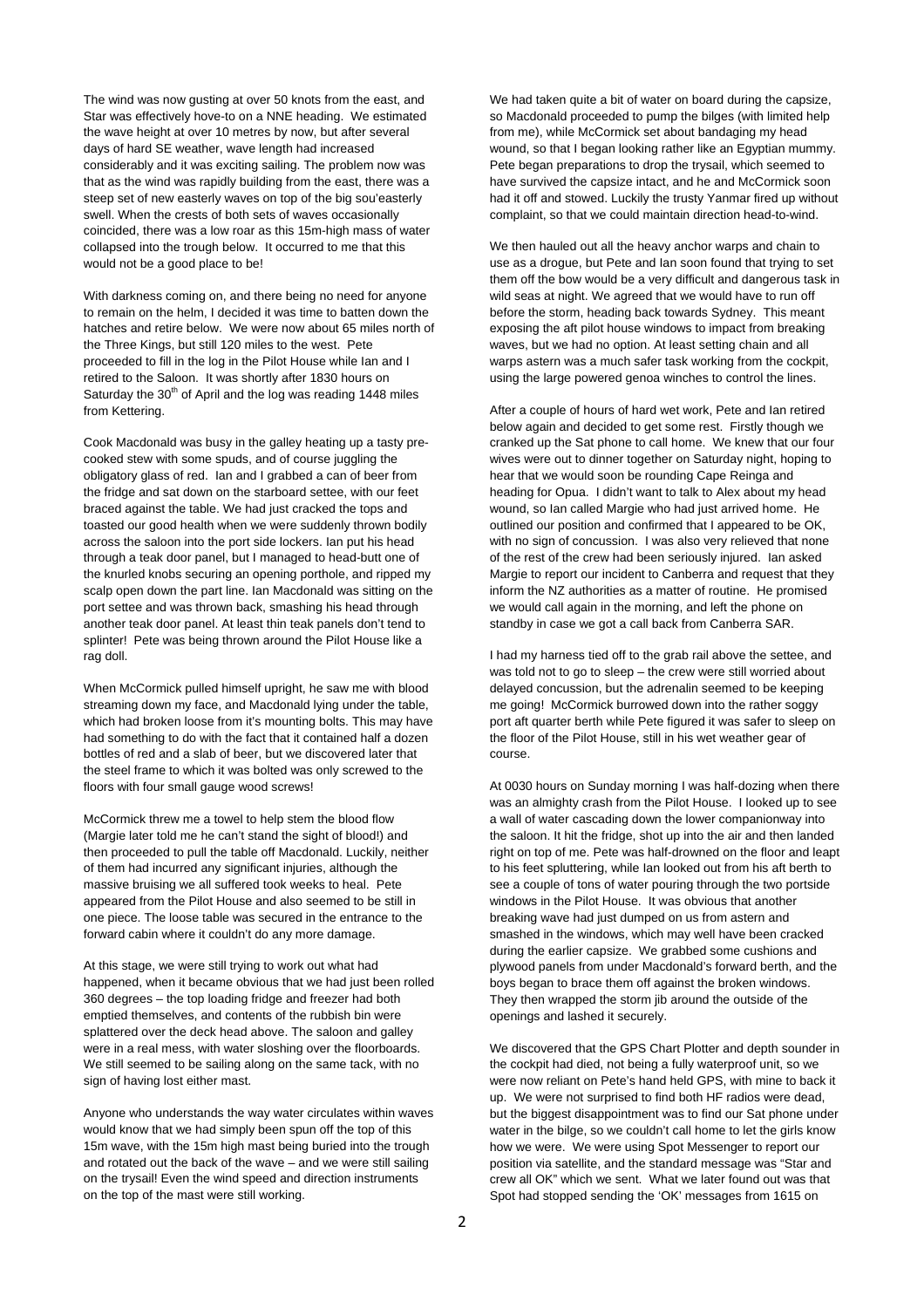Saturday until after 1030 on Sunday, so for over 18 hours nobody knew how we had survived the night. Whether that was operator error, or the fact that we had fished Spot out of the bilge is hard to say! There was also a second pre-set message on it which said "Sat Phone not in service" but that didn't get through to the girls until after 1600 hours on Sunday. All they knew was that no EPIRB signals had been picked up from any of our three transmitters.

For those who are familiar with Spot Messenger, it is worth noting that there is an emergency HELP message which is used in the USA to alert a nominated rescue service, but is of no use outside the USA. For some reason, Spot started transmitting this default HELP message at 1540 hours on Tuesday 3<sup>rd</sup> May, with a further 10 messages sent through to 1130 hours on Wednesday. This certainly did cause more concern back home, despite the fact that no EPIRB signal had been picked up.

The next job was to man the pumps and get rid of all the water sloshing around the saloon floor. We then started to feel a little more in control of our situation, although there was a spirited debate about whether to set off the EPIRBS. I felt that we were in pretty good shape for the time being, and that an EPIRB signal would simply initiate a NZ search effort, and we could expect a search plane overhead by the morning. By now we were almost 200 miles off the coast, which probably put us out of helicopter range. In any case I didn't really feel like jumping into the raging sea for a winch rescue by chopper. A ship would take more than a day to reach us from Auckland or Wellington, although there could be a merchant vessel closer to our present position. I felt quite safe on the good ship Star, which had looked after us well so far. We also knew that the recently serviced RFD 8-man liferaft was still lashed to the foredeck, despite the fact that both mounting chocks had been washed overboard during the capsize. We were lucky that it hadn't inflated.

The main issue now was to try and avoid another wave attacking these temporary portside repairs, so Pete took over the helm in the cockpit in order to hold her head down to starboard. McCormick relieved him for short spells, and when Pete came below I asked what he thought the wind strength was. He replied "well, I've sailed in winds over 60 knots, but this has got to be over 70 knots". We later learned that Cape Reinga had recorded winds of up to 79 knots that night! Pete continued on the helm until well into the morning when the weather started to ease. He did a magnificent job for about 10 hours, as Ian McCormick can attest after relieving him for 10 minutes at a time. Ian is pretty fit, but couldn't manage more than 10 minutes before tiring, surfing down those monster waves at up to 10 knots under bare poles. The heavy 100mlong warps streaming out port and starboard quarters had all our spare chain and kedge anchor shackled to their ends, and were as taught as tug hawsers, stretching like rubber bands every time we caught a wave.

The wind began to moderate by 0930 on Sunday morning, but then built again late morning. At 1600 hours the drogue warps were winched back on board and we found the stern Flook anchor had vanished. The only obvious damage was that the fibreglass bimini top was rather askew, as two of the SS pipe supports had pulled out of their sockets. We had also lost the BBQ off the aft pushpit - no grub screws to secure the spigots into the mountings when we were upside-down!

We set the genoa and broad-reached all night at 6 knots, heading back towards New Zealand. By 0730 on Monday morning we were almost exactly back to the same position reached on Friday night, and 150 miles from Cape Reinga. We covered that distance in the next 24 hours and so by Tuesday morning we were looking for the Three Kings. With the fridge and freezer out of action, we spent a fair bit of time throwing out a trail of rotting food retrieved from the bilges. It was sad having to heave all those beautiful home-cooked casseroles over the side that we had been saving for the end of the trip.

Although overjoyed at finally seeing land at last, the landforms didn't make sense until Pete realised he had forgotten to apply the Magnetic Variation of 18° E to our true course! We were obviously very tired and none of our brains were working very well by that stage. We found ourselves halfway down Ninety Mile Beach and even saw a tour bus driving along the white sand beach! We tried the VHF radio without luck, and later discovered that the aerial had become disconnected in the capsize.

As we turned to sail up the coast to round Cape Reinga, we suddenly became aware of a light plane cruising up the coast behind us. We turned on the hand-held VHF and heard them report back to Radio Kaitaia that they had found the yacht STAR! So we thanked them for their efforts and confirmed their identification. They told us that they weren't out on an official search mission, but had taken the opportunity of going up for a training flight on such a lovely day!

We then called up Radio Kaitaia to report our actual position, and they asked us to report back to them every 3 hours while sailing to Opua. They then asked us if we needed any food, water or fuel , so we thanked them and told them that we were OK. Indeed, Macdonald had been cooking up a late lunch from our last piece of vac-packed fillet steak with sautéed onions and the last of our spuds, and had already cracked a bottle of red. When I offered to exchange a dozen cans of Cascade Draught for a bag of ice, the terse reply came back: "we drink Tui here"!

We finally rounded Cape Reinga that night and continued along the coast to North Cape. As we headed down the East coast on Wednesday morning the  $4<sup>th</sup>$  of May for the last 80 mile run to Opua, we found ourselves in a 5 knot northerly. With the motor ticking over at 1500 revs to conserve the last of our fuel, there was not a breath of wind in our sails, so we furled them all and motored on under clear blue skies. We cruised in close to the rugged coast and the scenery was impressive.

At least we were now in mobile phone range, and were able to talk to family and friends back home. Margie McCormick had already flown to Aukland and was driving up to Opua that day. We rounded Harakeke Island and approached the Bay of Islands just before dusk. We started heading in on the Waitangi leading lights, but lost them after an hour or so. I suddenly realised that we were in a thick fog, which we later discovered is a common occurrence in the channel approaching Russell and Opua. As we entered the channel, visibility was barely a boat length beyond the bow. I was all for dropping the anchor until dawn, but the rest of the crew were keen to make harbour. Margie was already waiting for Ian in the Opua Yacht Club bar with Pat Price. Even knowing that there could be no jumping ship before we had cleared Customs tomorrow, Ian insisted that we press on.

With both Ians at the bow looking for channel markers, Pete on his GPS plotting our position on the chart, and myself on the wheel, we slowly picked our way down the channel. There were many calls from Pete of "starboard, hard to starboard, back to port now" with each Ian calling messages like"pile dead ahead,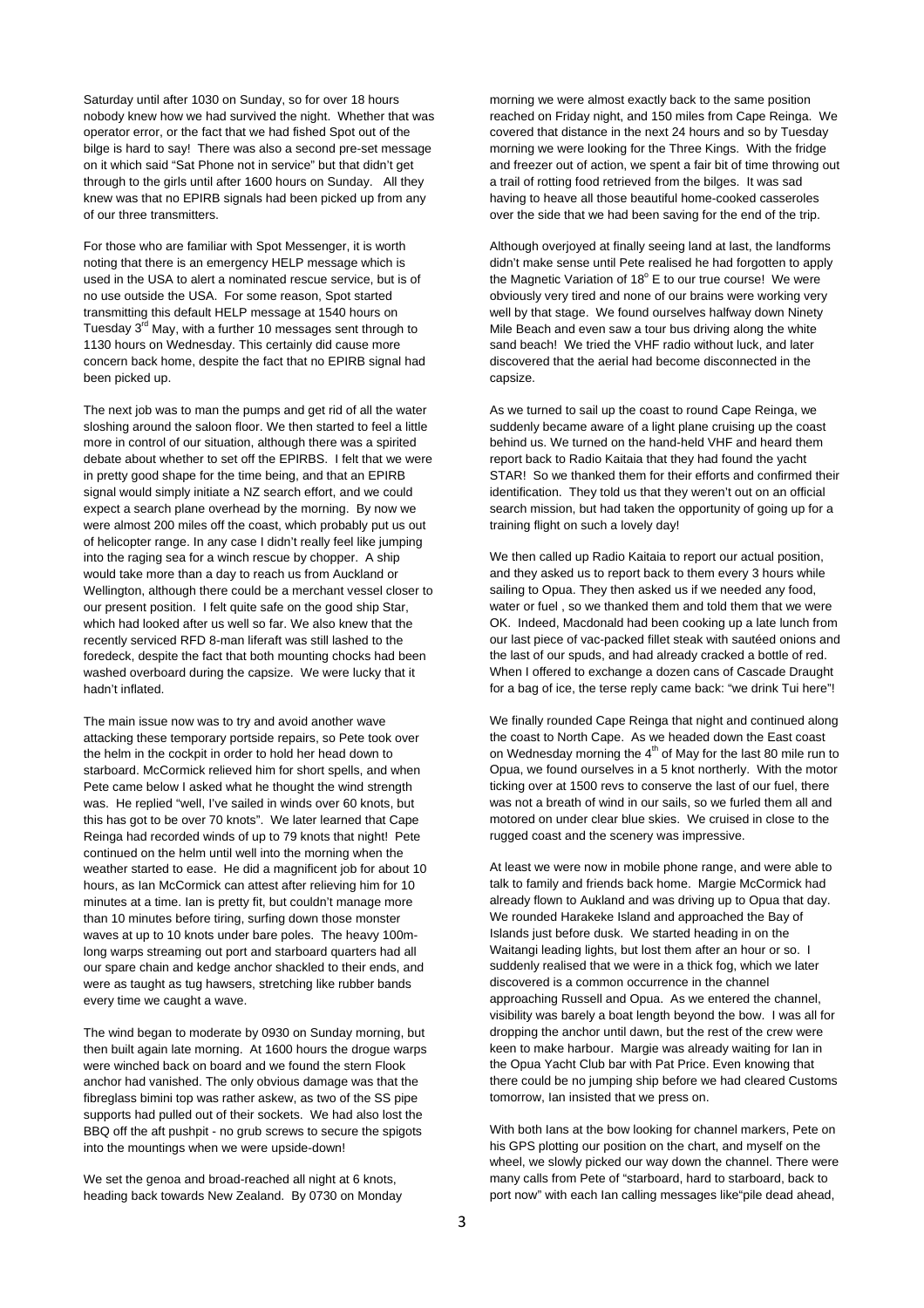but can't see the colour; yes it's red – hard to starboard!". I had backed the engine off so that we were only doing about 3 knots in case we hit something in the fog! At that speed, the response of an 18 tonne cruising boat to helm changes was a little sluggish, which gave the forward crew a few nervous moments.

Opua Marina and the Quarantine Dock slowly emerged from the mist, and then we saw Pat and Margie madly waving to us! We tied up to the Quarantine Jetty at 7 minutes past midnight on the morning of 5<sup>th</sup> of May 2011. Pat and Margie came alongside in Pat's tender but knew better than to come aboard in case someone from Customs was watching. We almost had to put a leg rope on McCormick to stop him jumping ship, but then Pete appeared with a bottle of whisky so we all retired to the saloon after sending Margie off with a few bags of washing.

#### **PART 2 ‐ BATTLING THE INSURANCE BEAST**

 As we were approaching Opua, I gave notice of a claim to our insurance company, Club Marine. Their initial response was that we were not covered, which was a shock to say the least!

Before departing Tasmania, I had submitted an application to Club Marine for Bluewater cover. They insisted on a new survey report before they would proceed with this application, even though the existing survey was less than two years old. Chris Wells had carried out a survey when Star was slipped at Kettering in preparation for the voyage, but I had not yet received his report.

When it came time to leave, I rang Club Marine to see if they would give me a cover note for a few days until the survey report was received, but they declined my request. As we were covered for the 250nm coastal zone around Australia and New Zealand, I decided to save the considerable additional Bluewater premium cost by covering the risk in the central Tasman myself. I then checked with them that I would be covered once I was within 250nm of the NZ coast, and they agreed on the basis that if I made a claim, I would have to prove that I was within the 250nm limit. I had no problem with that, as Spot Messenger provides third party verification of GPS location. This turned out to be an essential factor in having the claim accepted.

When I lodged the claim, Club Marine pointed out a clause in the Policy General Exclusions which says:

"*Your Policy will be automatically suspended when Your boat clears Australian Customs and Immigration for the purpose of leaving Australian waters and will recommence when it clears Australian Customs and Immigration on return (unless You advise Us and We agree to extend in writing.)"* 

I was not previously aware of this condition, having relied totally on the terms outlined in the annual renewal schedule, which simply stated the Geographic Limits as: "250 nautical miles off mainland Australia, Tasmania, New Zealand North and South Islands." Had I been aware of the exclusion clause, we would obviously have headed straight for Nelson, rather than risk circumnavigating half of the North Island before clearing into New Zealand.

Following much argument between both parties (and the creation of a 5cm thick file!) I referred the matter to the Financial Ombudsman Service, which requires an initial

I then remembered that our daughter Zoe had presented me with a bottle of VSOP brandy on leaving Kettering, and that I had carefully stowed it in a deep forward locker with my undies and other dry clothes. When I went to dig it out, I discovered that the screw top had been severely battered and the bottle was now completely dry. However, my clothes had a beautiful brandy aroma about them for the next few days!

The next morning dawned bright and sunny. The Customs and Quarantine guys had to step over Pete's prone body on the floor of the Pilot House to reach the Saloon. He was obviously exhausted, but that guy can sleep anywhere! It had been two weeks of tough sailing from Kettering, but I couldn't have done it without such a magnificent crew to complement the tough little ship designed by Nathaniel Herreschoff.

qualifying period of 45 days. The FOS eventually agreed to pick up the case and it was finally settled in my favour after a further six months. Although I had already carried out considerable work at my own cost, the more expensive repairs and equipment replacement tasks could then commence. It was now February 2012 and we were keen to have all work completed in time to cruise the Bay of Islands during Easter.

For most of the time spent in Opua working on Star, the weather was surprisingly wet, so it was difficult to carry out any external work including replacement of windows in the Pilot House. After removing the internal teak trim surrounding these windows, it became obvious that the main reason they had failed was that they had been bolted to the inside of the framing. Although the fastenings were closely spaced, the 10mm acrylic sheeting had cracked along the line of holes, which had then allowed the windows to fold inwards under the immense pressure of a breaking wave. On checking the original design drawings, it was interesting to note that the specification required the windows to be made from 8mm toughened glass and fitted in an external aluminium frame. This has now been done for all nine windows, although the insurers were only prepared to pay for the two windows broken at sea, despite the fact that some of the others had begun to show signs of stress cracking.

Most repairs were completed just before Easter, but the continuously wet weather prevented us from applying antifouling in time to launch Star before the yard shut down for Easter. With our daughter Mae visiting from Samoa, we had to be content with a land-based tour of Northland in the Subaru Legacy I had bought through Phil Zisakis, who runs 'Cars for Cruisers' in Opua.

We were finally able to get Star back in the water after Easter, and Alex and I had a few days cruising the Bay of Islands before we had to return home.

As a brief summary of lessons learned in dealing with our insurance claim, I offer the following comments:

1. The first response to any insurance claim is usually negative. I am convinced that claims managers are paid a substantial bonus based on the number and value of claims that they reject!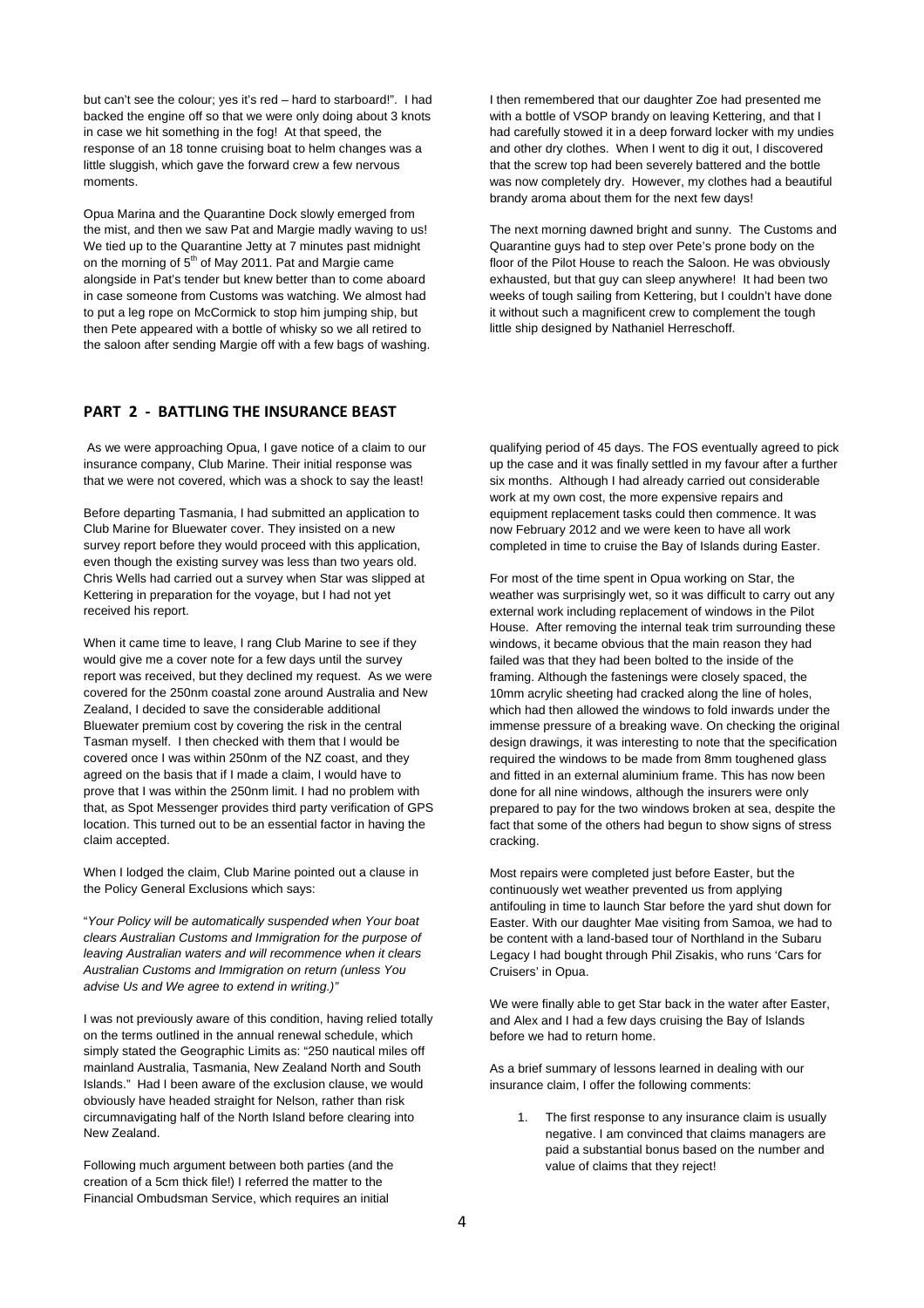- 2. Be aware that many issues such as seaworthiness of your boat and experience of your crew may come under challenge from the insurance company.
- 3. Studies involving insurance claims in the US which were initially rejected, have shown that less than 30 percent of these are pursued to a final outcome. That is, most people give up doing battle with their insurance company due to the burden of proof and the level of documentation required, even if they have a reasonable claim.
- 4. The cost of legal advice cannot usually be claimed against the policy.
- 5. Beware the fine print, and make sure that any clarifications or agreements are confirmed in writing.
- 6. When it comes to replacing damaged equipment (which was the bulk of our claim), the assessor will nominate the expected service life of the item and then subtract the number of years since the item was installed. They will only pay for the proportionate value of life remaining. Thus even if your equipment (eg radios, inverters, fridge and freezer) is perfectly serviceable, you may wind up paying for most of the replacement cost.
- 7. Check that your insurance company has an agreement with the Australian Financial Ombudsman Service with respect to mediating a disputed claim. Once the FOS have made a determination, there are appeal provisions, but the insurance company will generally be happy to pay up. They probably know that this doesn't happen very often!

Needless to say, I am now no longer insured with Club Marine.

## **PART 3 ‐ CRUISING TO TONGA 2012**

On returning to Tasmania in April 2012 I was diagnosed with bowel cancer. The subsequent colectomy took a while to recover from, so it wasn't until July that I was ready for a return to sea.

I had negotiated an extension of our 12 month stay with NZ Customs, but they seemed fairly insistent that we depart by the end of July. Cousin Bob Tanner and nephew Michael Churchill from Melbourne had agreed to join me as crew on the next leg to Tonga, so the last week of July saw us busy checking out sails, rig and systems ready for the 1150 mile leg north to Nuku'alofa. The weather continued as wet and windy as ever, and as our departure date drew near we saw a deep low moving in from the Tasman, bringing more rain and winds of over 60 knots.

We could see an opportunity to make our escape on the back end of this system as the southerlies moved in, so we loaded provisions and refuelled for a departure on the last day of July. The weather had moderated by the time we sailed out of Opua, and the wind dropped away as we left the coast of New Zealand behind. This left us bouncing around in rough seas for the first night, which proved to be a challenge for all of us in trying to find our sea legs!

We soon settled into the routine of life at sea and experienced fair winds most of the way to Tonga, although we decided to motorsail some of the way in order to maintain our daily target of 120 miles. We experienced some spectacular sunsets, and only encountered one ship crossing our track as he headed east across the Pacific. We chatted to the captain on VHF, who turned out to be a keen yachtie waiting his chance to go cruising after retiring from his day job!

After 9 days at sea, we picked up the mountains on the Island of 'Eua and set course for 'Eueiki off the north end of the main Island of Tongatapu. We had a strong northerly right on the nose and by nightfall it had started to rain – not quite the welcome we had expected for our first Pacific Island landfall! By dawn the next day the weather had begun to improve as we sailed up the east coast of Tongatapu. We then turned west into Piha Passage and after some careful navigation, rounded

Makaha'a Island and headed towards Nuku'alofa Harbour with our Q flag flying.

Our VHF calls to the Port Authority were not answered, but we were eventually able to contact Customs as we entered Faua harbour. We tied up east of the fuel dock and waited for Customs, Immigration and Quarantine officials to find us. Clearance formalities were relatively simple and straightforward, and we were soon ready to explore the town after anchoring off the breakwater on the northern side of Faua Harbour and taking our lines ashore.

We found a very friendly and helpful taxi driver by the name of Wesley Lau (+6767719436) who looked after us every day we were in Nuku'alofa, and at a moderate cost. He took us to a small guest house for showers and laundry, then gave us a guided tour of the town. On the following day, Wesley drove us around all the sights of Tongatapu including the impressive blowholes along the south coast, culminating in a Tongan feast and floor show with fire dancers in a cave on the east coast.

The next day was Sunday, when physical work of any kind is frowned upon in Tonga, so we headed across the bay to Pangaimotu Island and anchored off the small resort run by Ana 'Big Mama' Emberson. We were able to complete a number of maintenance jobs on deck as well as changing over a failed alternator, then went ashore for a welcome beer and a great feed of fish and chips.

Bob and Michael were due to fly out to Melbourne on Monday, so we headed back over to Faua Harbour and called up Wesley for the ride to Fua'amoto Airport.

Alex arrived later in the week with another friend from Hobart, Ryan Cantrill, and we decided to repeat the island tour, complete with Tongan feast and floor show that evening. The following day we stocked up on food and other provisions, filled the tanks with fresh rainwater, and headed back over to Big Mama's at Pangaimotu Island.

We left the anchorage after lunch the following day, heading for Nomuka Island in the Ha'apai Group, about 60 miles to the north. With a brisk sou'easterly blowing, we ran on under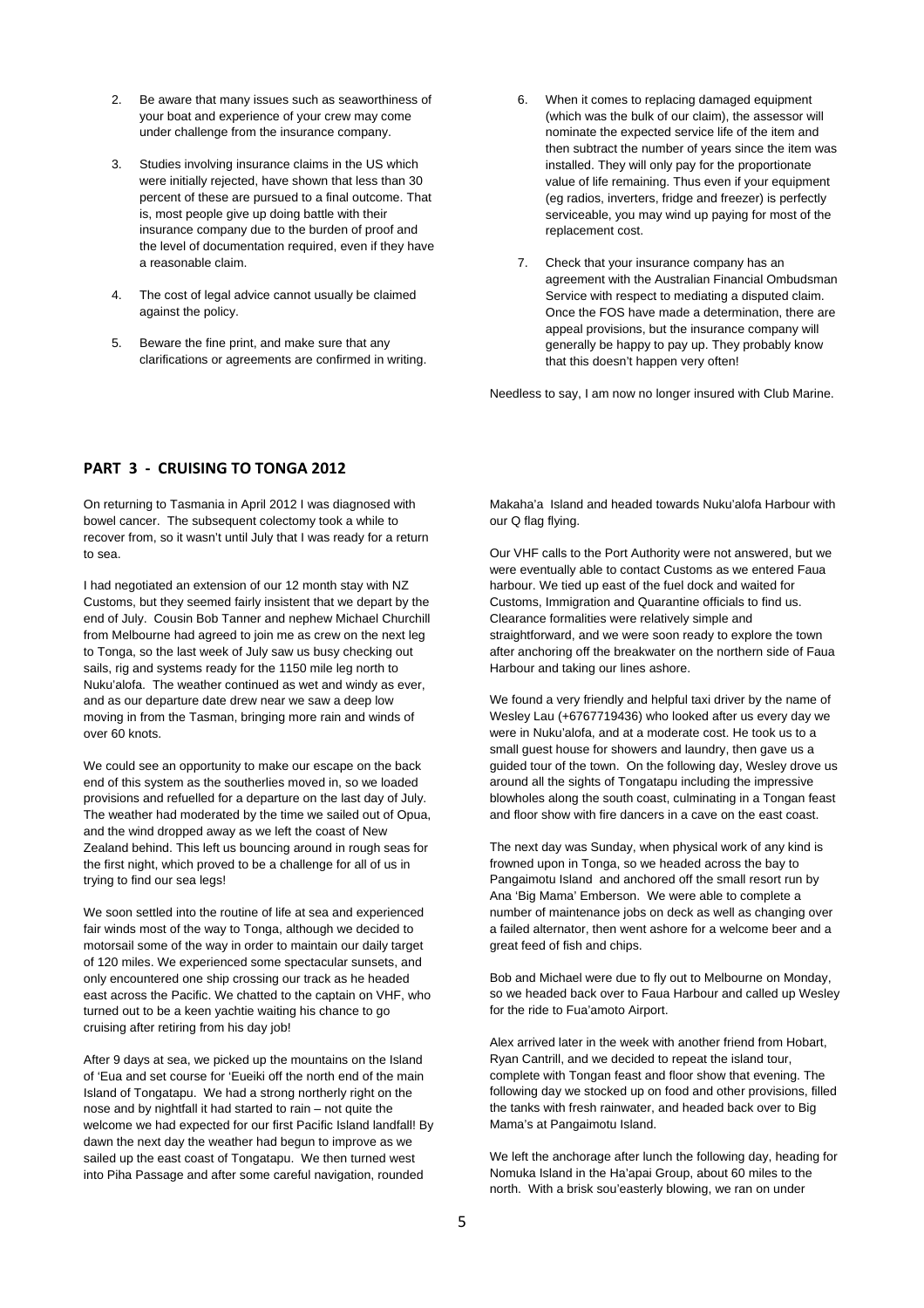reefed genoa during the night to ensure that we didn't arrive too early, and picked up the light off the northwest end of Nomuka'iki just before dawn. After anchoring on the north side of Nomuka'iki within sight of the wrecked fishing vessel Takuo, we made our way ashore to explore the island, but we were unable to locate the old prison ruin.

As we continued our cruise through the Ha'apai Group, we were lucky to make a few sightings of humpback whales and their calves, lazing around in the sun. We kept our distance and decided not to spend too much time chasing whales at this stage, as we expected many more sightings in the Vava'u Group. We were later to regret this decision, as we only saw one more whale from a distance during more than three weeks cruising the waters of Vava'u.

Our next anchorage was off the west side of Ha'afeva Island, where we spent some time snorkelling around the surrounding reefs before continuing on to Pangai on Lifuka Island. As the harbour was busy with commercial shipping including the interisland ferry, we anchored outside and then went ashore for a meal at the Mariner's Café.

Considering the limited attractions of Pangai, we decided to head north to Ha'ano Island in the hope of seeing more whales, or at least finding better snorkelling opportunities. We anchored off the mushroom-shaped rock north of Pukotala Point, and immediately recognised our old friends from Opua, Mike and Devala, on their Oyster 45 'Sea Rover' out of the UK. They had spent the last few weeks in the Ha'apai Group, encountering very few other cruising boats, but had sighted a great many Humpback whales and had even swum with some of them. They later followed us up to the Vava'u Group and were rather taken aback at the lack of whales and the number of yachts in every anchorage, so returned again to Ha'apai for the rest of the season.

After another overnight sail from Ha'ano Island, we picked up the light on Foeata Island at dawn and sailed up between Hunga Island and Nuapapu Island to Neiafu Harbour, arriving in misty rain around noon. On checking in with the Customs

# **PART 4 ‐ BACK TO BUNDABERG VIA VANUATU**

We returned to Neiafu on the  $20<sup>th</sup>$  September in time to pick up Andrew Edwards, who had flown in to join us for the trip back to Australia. Julie flew back to Hobart on 24<sup>th</sup> September after waving us goodbye from the fuel dock at Neiafu.

The sun was setting off our bow as we sailed out of Vava'u north of Hunga Island, back into the Pacific towards Fiji. We had considered stopping at Fiji en route to Vanuatu, but decided that as our time was now limited, we would head directly for Port Vila, which is about halfway between Tonga and Australia.

As we headed for Laté Island, we remembered the two Australian sailors who were lost here the previous year when their yacht ran into the rocky cliffs of this unlit mountainous island. We were on the same course, so took great care in giving Laté Island a wide berth as we set course to pass north of Vatoa Island in the Lau Group.

The trade winds treated us well as we sailed westward past Fiji, and we watched the mountains of Kadavu rise out of the sea as we passed south of Matuku Island at dawn on the 28<sup>th</sup> of

authorities, we discovered that we had a minor problem, in that we had not obtained clearance on leaving Nuku'alofa as it was a Sunday when we sailed. This seemed to take most of our stay in Vava'u before it was resolved on our departure!

We spent the next week exploring the islands of the Vava'u Group before Alex had to return home on the 4<sup>th</sup> September to prepare for a trip to visit our daughter Mae in France.

Julie and Ian Macdonald arrived on the  $5<sup>th</sup>$  and immediately settled down to life on board *Star* and the fleshpots of Neiafu. The highlights included a wonderful crayfish meal at one of the many cafes and the Fakaleiti (the third Tongan gender) show at Tonga Bob's!

For the next two weeks we cruised among most of the islands in the Vava'u Group, visiting our favourite anchorages at Port Maurelle, Nuku Island, Lape and Vaka'eitu Islands, Tapana Island, Ofu Island and many more. Julie had brought with her a good selection of pens, paper, books and children's clothing for distribution among the more remote communities, so we had a number of visits to various schools throughout the islands. It was good to see that education in these small communities is well organised and is given a high priority.

We did our best to patronise the various island resorts, with memorable meals at Mounu Island and Blue lagoon Resort on Foeata Island. Unfortunately, La Paella on Tapana Island and Ika Lahi Lodge on Hunga Lagoon were not operating when we called in.

While moored off the Ark Gallery at Tapana Island, we heard radio reports of a woman who had suffered a shark attack while swimming between Eueiki and Taunga islands, and was being brought ashore on the beach opposite us, where an ambulance was waiting to take her to Neiafu Hospital. She had suffered severe injuries to her thigh, but these were not life-threatening. Ian Macdonald offered to donate blood for transfusion but the hospital seemed to manage without his help! The patient was eventually air-lifted to hospital in Brisbane some days later.

September, with the larger peaks on Viti Levu forming a backdrop. Even though we were experiencing more alternator problems, we resisted the temptation to head into Suva and continued on our course to Port Vila. With the south subtropical current in our favour, we were making good time and by the 1<sup>st</sup> October we could just make out the peaks of Erromango Island in the distance.

We picked up the light on Efate that night and by dawn the approaching coastline began to take shape. As we sailed into Mele Bay and approached the channel into Port Vila, we passed several impressive sailing ships at anchor. We recognised one of them as being the original four-masted single-handed staysail schooner '*Club Mediterranean'* , now fitted with a luxurious deck structure and flying the Maltese flag. We later heard stories of drugs and gun running, with some local politicians being implicated in arranging residential status for the captain and crew. We never heard the final outcome of this intrigue, although there was an election held just after we left Vanuatu!